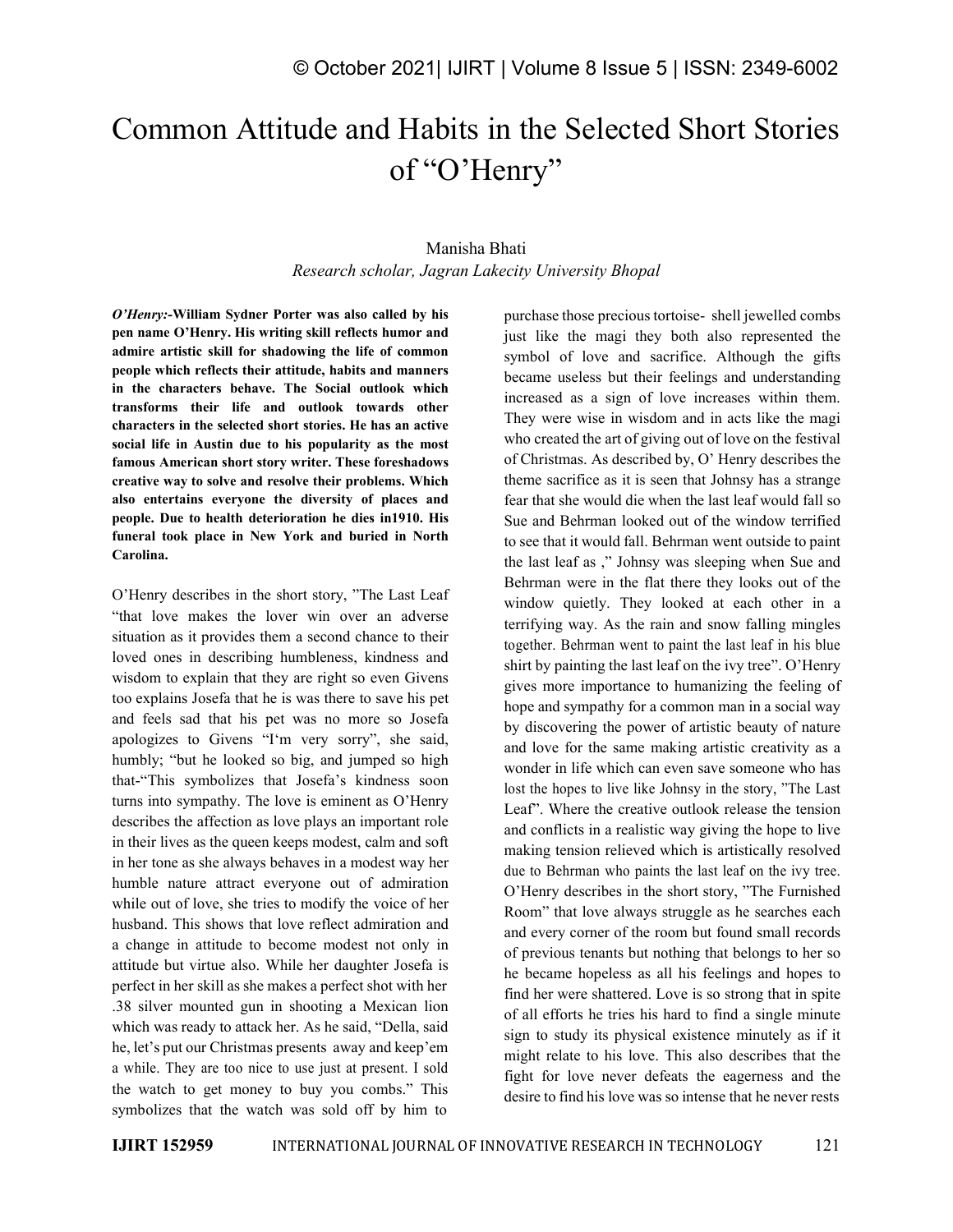comfortably in that furnished room. O'Henry describes that clever people are always admired just like Mrs.Purdy who was smart and intelligent in making all her tenants a fool as they all were unable to trace her lies .O'Henry lays emphasis that socially lies are accepted in the society and praised by those who are admired for their cleverness and smartness. Mrs.McCool tells her that this was right that by renting only they keep their business going and if the truth was told to the tenants then no one would have rented that room again still the young man rents room to the young man this shows her money-minded nature. Many time he is even seen enquiring from the house keeper about Miss.Eloise but she always lies to him. O'Henry describes that the furnished room was a living person which was filled with unpleasant odor that made the wooden floor more uncomfortable to move on it as it had a solid covering of linseed oil mixed with rotten woodwork. O'Henry describes the obsession of the young man who could feel that the room was filled with a sweet smell of mignonette was a symbol of love as he remembers Miss.Eloise whenever the smell of mignonette was felt it also came as a living person with such sureness that he could hear it calling him out,"What,dear?" so he moved rapidly to see from where the smell came so he gets confused. O'Henry describes the loneliness to fill the vacant room in the haunted room which appears to gobble anyone who came to live in it so the struggle faced them to rent a good and comfortable room which makes them feel helpless and lonely as no amount of love, care and protection is provided to them not by the furnished haunted roomO'Henry signifies that within this furnished room many sounds and unpleasant odor could be smelled like in one of the room someone was laughing ; an everlasting laugh came in the form of a loud cry; a cat was crying miserably ; above all a banjo sound rings to a full volume. From somewhere the doors started to bang ; the high roar of an elevated train came all these miserable and unlucky sounds made the abused room haunted and uncomfortable for him to live. And he could feel the room as a living visitant which was very unpleasant more than the unpleasant odor which was so harmful that it made the floor covering solidifies with linseed oil mingled with rotten woodwork. O'Henry describes that the young man feelshappy and excited whenever the sweet odor of mignonette was there he feels that Miss.Eloise was there but as the

sweet odor of mignonette disappears it makes him feel lonely, depressed and sad so lost love shatters all the hopes and desires in finding it. The draining away of hope to find her made his faith lost in finding her so he stares at the yellow, singing gaslight so the symbol of the yellow singing gaslight which describes death and mortality as after death he would be able to meet Miss.Eloise .Soon he walked to the bed and began to tear the sheets into strips with the help of a knife.Then he tightly blocked all the small narrow cracks around the windows and door. And when he felt comfortable and warm he turned out the light to turn on the gas to its full and then laid on the bed gratefully. O'Henry transforms the feelings of love which remains unbreakable regardless of what would happen so he commits suicide to turn his lovable feelings towards Miss.Eloise to meet her even when a soul dies by turning the unbreakable bond of love in an honest and eternal way by reflecting the emotional bond of togetherness in a sympathetic way. O'Henry describes that a week before this same room was rented to Miss.Eloise who committed suicide a week ago. And this was the same day a week ago when a pretty girl with a mole over her left eyebrow rented this room she was none other than Miss.Eloise the mole over her left eyebrow describes her bad luck as it was the sign of ill fate which brought disaster in her life.O'Henry explains the curiosity and eagerness of the house keeper who wanted to rent that room.She always needed money before giving that room for rent as she usually describes that the room was rented by most elegant people of the society. This reflects her greed for money. O'Henry describes the negative outlook of a selfish house keeper who was cruel,cold,unkind and unfriendly as she does not have any sympathy or oneness in her feelings to overcome the emotional disturbance nor was she kind and humble in her feelings towards her tenants so she was having no humble, noble and kind feelings towards her. The theme money-mindedness is reflected as Mrs.Purdy has no family support, love ,generosity, loyalty, kindness or affection with anyone and has got no virtues like humanity and kindness. Mrs.Purdy is always busy earning money so she hardly gets anyone to support or love her. Socially lives hardships and disaster makes her money-minded making life pathetic and unsympathetic The theme selfishness is eminent as when Mrs.Purdy tells,"Rooms" are furnished to rent rooms only so she did not tell him the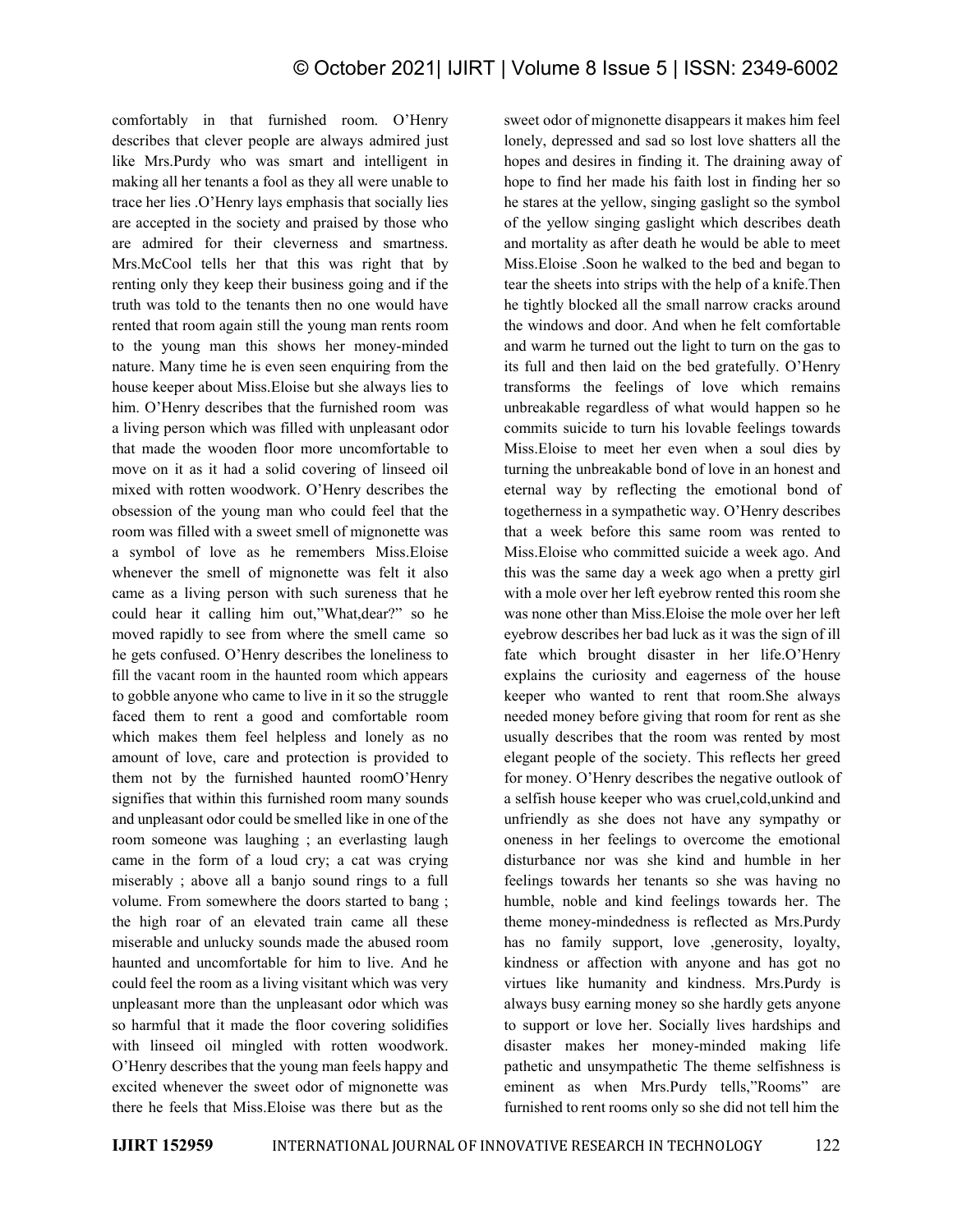truth.O'Henry describes that clever people are always admired just like Mrs.Purdy who was smart and intelligent in making all her tenants a fool as they all were unable to trace her lies .O'Henry lays emphasis that socially lies are accepted in the society and praised by those who are admired for their cleverness and smartness. Mrs.McCool tells her that this was right that by renting only they keep their business going and if the truth was told to the tenants then no one would have rented that room again.

O' Henry in the short story, "The Gift of the magi, describes that the couple were wise just like the magi who were wise men-wonderfully wise men –who brought gifts to the Babe in the manger. They invented the art of giving Christmas presents. "This symbolizes that they invented the art of giving gifts on the Christmas festival for Jesus as a token of love towards him to honor and respect the lord –Jesus. O'Henry describes that love makes everyone happy in life as love itself makes lovers more worthy as they both sacrifices their most precious priceless possession which made both happy as they both value love more than the materialistic possession. O'Henry explores the difficulties of a married life condition where the theme love occupies an everlasting effect while making love the .Using technical transformation which enriches each and every part of people to solve and improve life. Love-And then the next two hours, she searched each and every store for Jim's present. A gift as worthy as he himself was to Della so she struggles in finding a perfect gift for Jim which he would love while Jim also brought a perfect gift for Della. These gifts help in attaching emotional values in the form of memorable thoughts and feelings which helps in motivating each other to sacrifice the most priceless possessions.

O'Henry in the short story, "The Social Triangle" describes that love is always admired by all the social classes of people out of social help, respect, success and achievement. The most wonderful and the greatest of all with whom everyone wanted to be and whom everyone liked to be with and greet just like Ikey who admires BillyMcMahan While Ikey is seen valuing the success of his ideal more than money and his family members so he admire O'Henry describes that the rich like BillyMcMahan enjoys a social reputation and respect by all those who highly admires him and whose hard work made him win the elections freely so they all were given this party out of admiration

which shown favor provided to Billy Mc Mahan it also describes the importance of give and take relationship as he gave this party to honour all those who made him win the election. O'Henry describes that the highest grace of wisdom at any point of time helps in wiser analysis of the noble virtues and grace.And this the noble virtue was to deliver the message of love to all those who wins the success out courage, respect, love and admiration as they usually acted in a wisdomful way to help the society for a social cause. And as they socially work for the society so their social life helps them in enjoying all the glories and gratitude in enjoying equal opportunity by meeting those who admire them and also by meeting those whom they highly admire as their ideal just like Ikey who gets the opportunity to meet his ideal and to enjoy and cherish his dream by offering them wine and enjoying their success party under a single roof with the most eminent class of the society. The socially rich and the eminent class like BillyMcMahan and Van Duyckink enjoys a more luxurious life in meeting social respect and status so they enjoys higher respect and admiration of all. As culturally they enjoy greeting the people who adores them and also enjoys the social respect by showing humbleness and kind desire to those who adores them O'Henry completely changes this tragedy with the single ray of hope in the form of Van Duyckink who could help them in overcoming this problem.In the form a receiver and giver this problem can be solved in meeting each other out of love and admiration. O'Henry completely changes this tragedy with the single ray of hope in the form of Van Duyckink who could help the poor in overcoming the problem of poverty. In this form the social triangle becomes complete as a receiver and giver get this chance as they met each other out of a social cause to eradicate poverty and to socially get help from each other so the social triangle starts from Ikey and ends as Ikey was able to resolve the social problem which was solved when the human circle socially meets their requirements from meeting the richer and the eminent class in meeting each other out of love and admiration. Culturally social belonging helps in organizing social parties and get together which helps them in exchanging nobility and virtues expresses conscious behavior and attitude to sacrifice something more valuable utility which is money to overcome social disasters in the society like disaster like fire,diseases ,shelter and food. Selfless-While social help provided